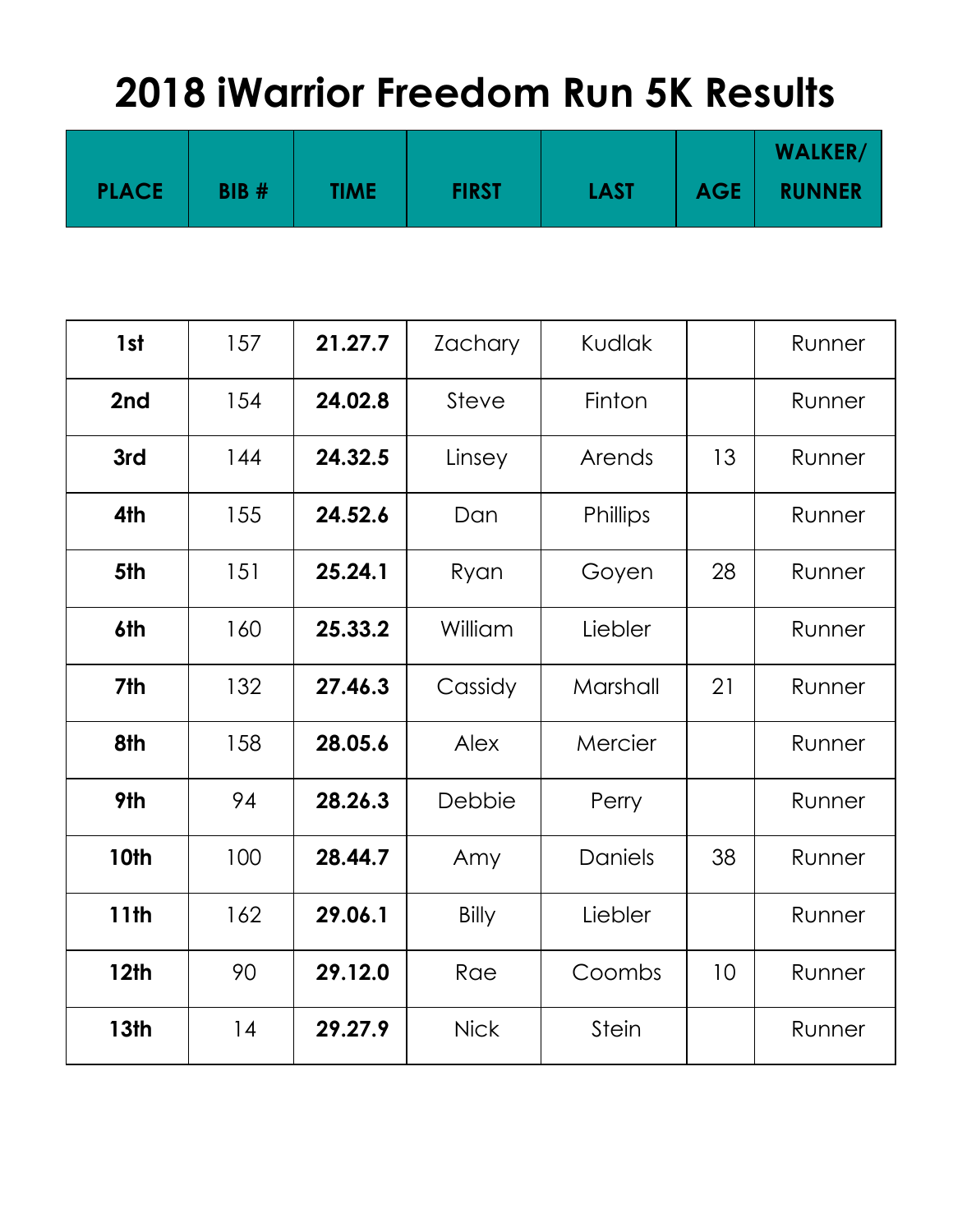|                  |             |             |              |                |            | <b>WALKER/</b> |  |  |
|------------------|-------------|-------------|--------------|----------------|------------|----------------|--|--|
| <b>PLACE</b>     | <b>BIB#</b> | <b>TIME</b> | <b>FIRST</b> | <b>LAST</b>    | <b>AGE</b> | <b>RUNNER</b>  |  |  |
|                  |             |             |              |                |            |                |  |  |
| <b>14th</b>      | 156         | 29.32.9     | Matthew      | <b>Boast</b>   |            | Runner         |  |  |
| <b>15th</b>      | 105         | 29.55.5     | <b>Brian</b> | <b>Fidler</b>  |            | Runner         |  |  |
| <b>16th</b>      | 130         | 30.36.1     | Julie        | <b>DeCosta</b> | 31         | Runner         |  |  |
|                  |             |             |              | Oeldorf-       |            |                |  |  |
| <b>17th</b>      | 114         | 31.10.6     | Anne         | Hirsch         | 35         | Runner         |  |  |
| <b>18th</b>      | 103         | 31.31.1     | Raymond      | Coombs Jr.     | 51         | Runner         |  |  |
| <b>19th</b>      | 117         | 31.32.4     | Aaron        | <b>Thomas</b>  | 27         | Runner         |  |  |
| 20th             | 152         | 31.46.1     | Allison      | Mangles        |            | Runner         |  |  |
| 21st             | 123         | 31.53.9     | Jennifer     | Frechette      | 41         | Runner         |  |  |
| 22nd             | 101         | 32.03.8     | Kyle         | Nelson         | 19         | Runner         |  |  |
| 23rd             | 106         | 32.16.8     | Dave         | Fiore          |            | Runner         |  |  |
| <b>24th</b>      | 99          | 32.22.2     | Arthur       | DeCosta        |            | Runner         |  |  |
| 25 <sub>th</sub> | 145         | 32.26.6     | Jeff         | Arends         | 55         | Runner         |  |  |
|                  |             |             |              | Compagn        |            |                |  |  |
| <b>26th</b>      | 138         | 32.36.3     | Andrew       | $\circ$        | 44         | Runner         |  |  |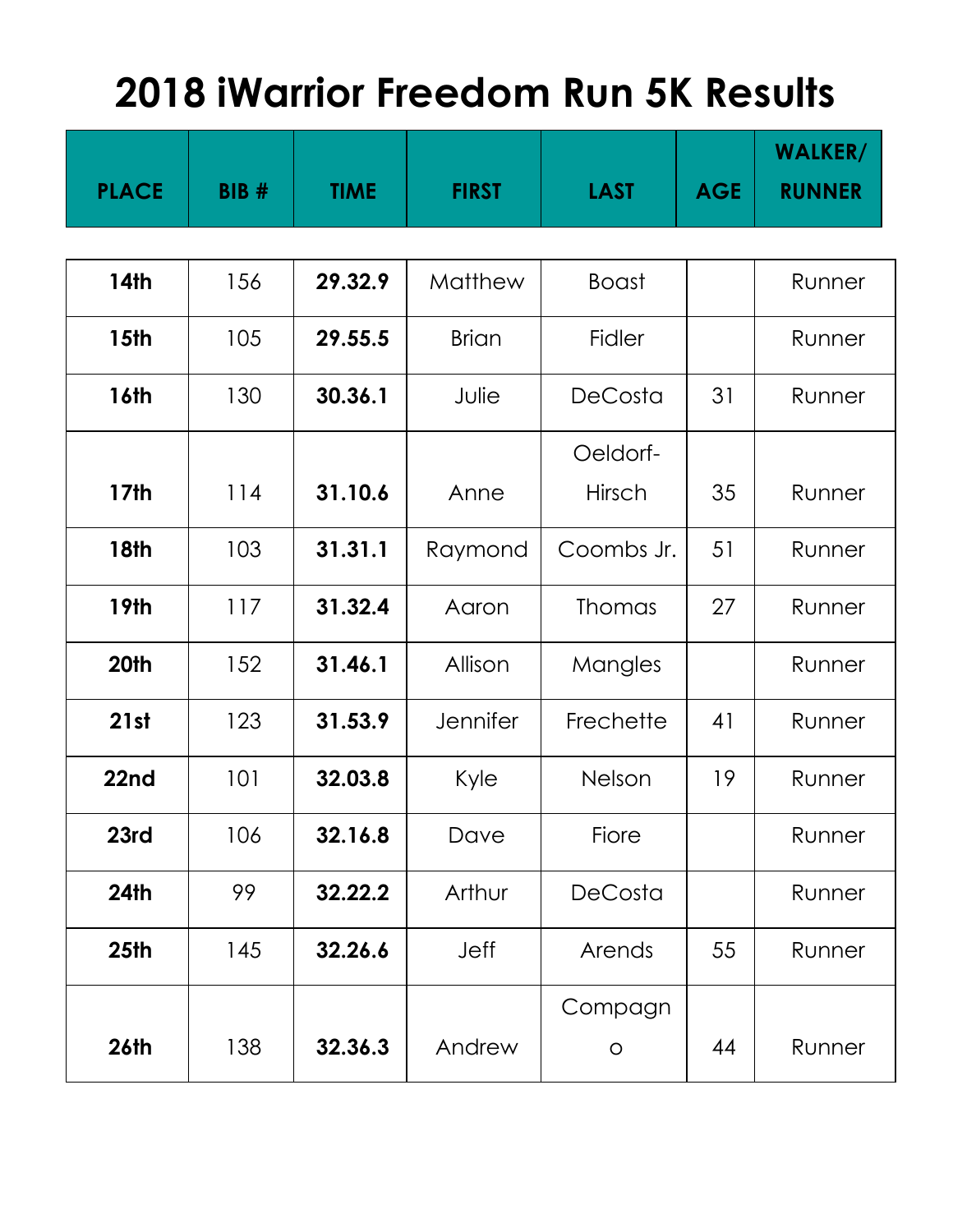|              |             |             |               |             |            | <b>WALKER/</b> |
|--------------|-------------|-------------|---------------|-------------|------------|----------------|
| <b>PLACE</b> | <b>BIB#</b> | <b>TIME</b> | <b>FIRST</b>  | <b>LAST</b> | <b>AGE</b> | <b>RUNNER</b>  |
|              |             |             |               |             |            |                |
| 27th         | 121         | 32.48.0     | Susan         | Coombs      | 49         | Runner         |
| 28th         | 111         | 33.01.1     | Stacy         | Levy        | 50         | Runner         |
|              |             |             | Jacquelin     |             |            |                |
| <b>29th</b>  | 159         | 33.01.3     | $\mathsf{e}$  | Liebler     |            | Runner         |
| 30th         | 131         | 33.03.3     | Kristen       | Coutu       | 50         | Runner         |
| 31st         | 93          | 33.14.0     | David         | LaFleche    | 57         | Runner         |
| 32nd         | 136         | 33.37.5     | Lisa          | Zaborowski  | 37         | Runner         |
| 33rd         | 119         | 33.55.9     | Love          | Dobson      | 44         | Runner         |
| <b>34th</b>  | 128         | 34.50.8     | <b>Alexis</b> | Griffin     | 24         | Runner         |
| <b>35th</b>  | 86          | 35.44.3     | <b>Bob</b>    | DeLuca      | 52         | Runner         |
| 36th         | 98          | 35.47.5     | Rob           | Montie      |            | Runner         |
| 37th         | 142         | 36.03.0     | Dave          | Davis       | 41         | Runner         |
| <b>38th</b>  | 122         | 36.11.8     | Jackie        | Miller      | 52         | Runner         |
| <b>39th</b>  | 161         | 36.44.8     | Felicia       | Liebler     |            | Runner         |
| 40th         | 163         | 36.44.0     | Jean          | Hoffman     |            | Runner         |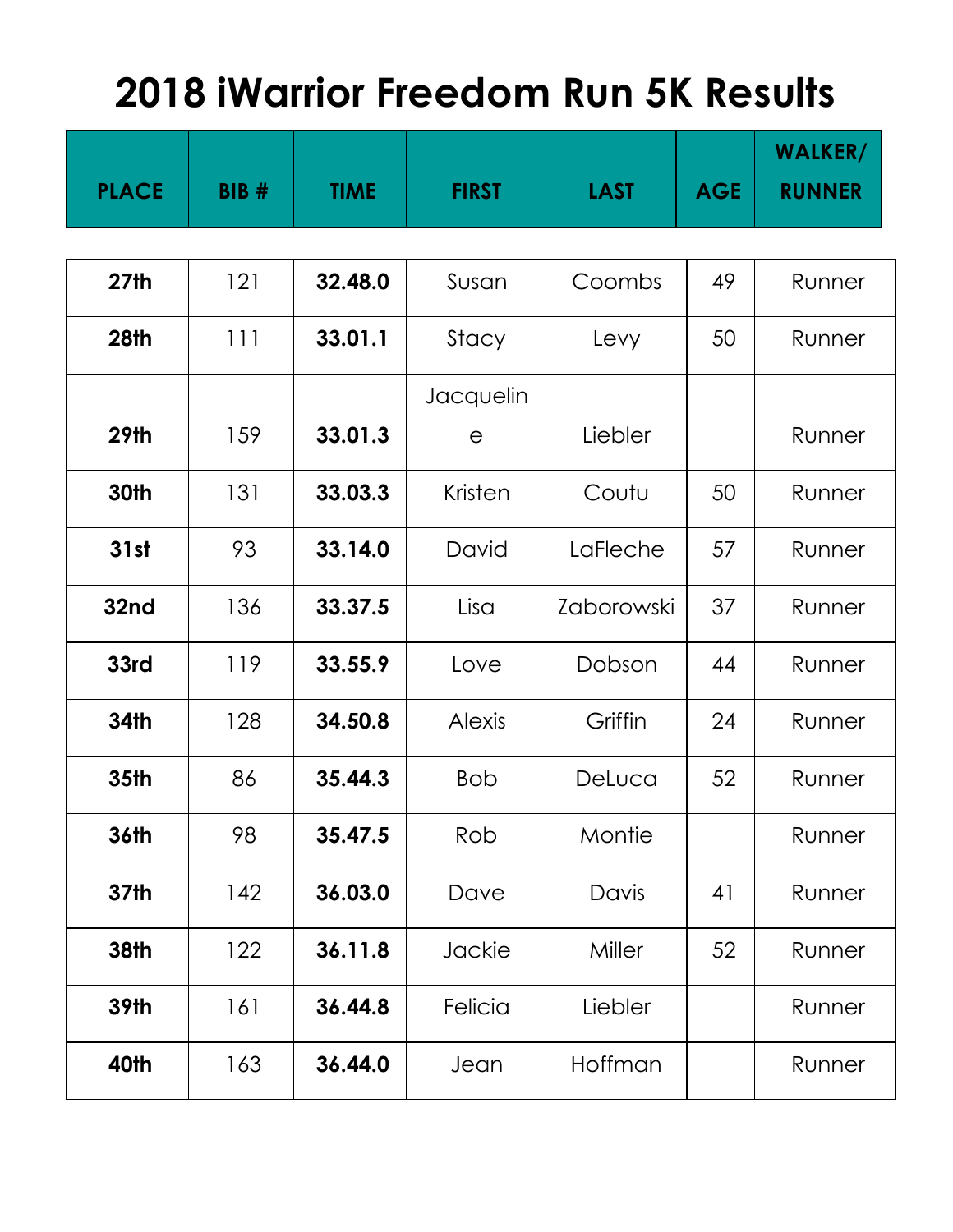|              |             |             |              |                 |            | <b>WALKER/</b> |  |  |
|--------------|-------------|-------------|--------------|-----------------|------------|----------------|--|--|
| <b>PLACE</b> | <b>BIB#</b> | <b>TIME</b> | <b>FIRST</b> | <b>LAST</b>     | <b>AGE</b> | <b>RUNNER</b>  |  |  |
|              |             |             |              |                 |            |                |  |  |
| 41st         | 164         | 37.20.3     | Melinda      | Young           |            | Runner         |  |  |
| 42nd         | 116         | 38.04.7     | Elaine       | <b>Beckwith</b> | 58         | Runner         |  |  |
| 43rd         | 137         | 38.41.0     | Tina         | Velasquez       | 42         | Runner         |  |  |
| 44th         | 135         | 39.15.6     | Karen        | Zaborowski      | 35         | Runner         |  |  |
| <b>45th</b>  | 133         | 39.45.5     | <b>Beth</b>  | McDowell        | 32         | Runner         |  |  |
| <b>46th</b>  | 134         | 39.46.9     | Edwin        | Krakowiak       | 33         | Runner         |  |  |
| 47th         | 127         | 39.49.4     | Andy         | Joly            | 67         | Runner         |  |  |
| 48th         | 112         | 41.23.2     | Lorraine     | Whitaker        | 75         | Runner         |  |  |
|              |             |             |              | Nunn-Hack       |            |                |  |  |
| 49th         | 153         | 41.31.1     | Anne         | U               |            | Runner         |  |  |
| 50th         | 24          | 41.32.1     | Kevin        | Ross            |            | Runner         |  |  |
| 51st         | 102         | 42.26.7     | Hillary      | Coombs          | 26         | Runner         |  |  |
| 52nd         | 125         | 42.26.7     | Kelly        | Demakis         | 39         | Runner         |  |  |
| 53rd         | 147         | 42.26.7     | Mason        | Daniels         | 8          | Runner         |  |  |
| <b>54th</b>  | 139         | 42.28.3     | Gillian      | Bienvenu        | 37         | Runner         |  |  |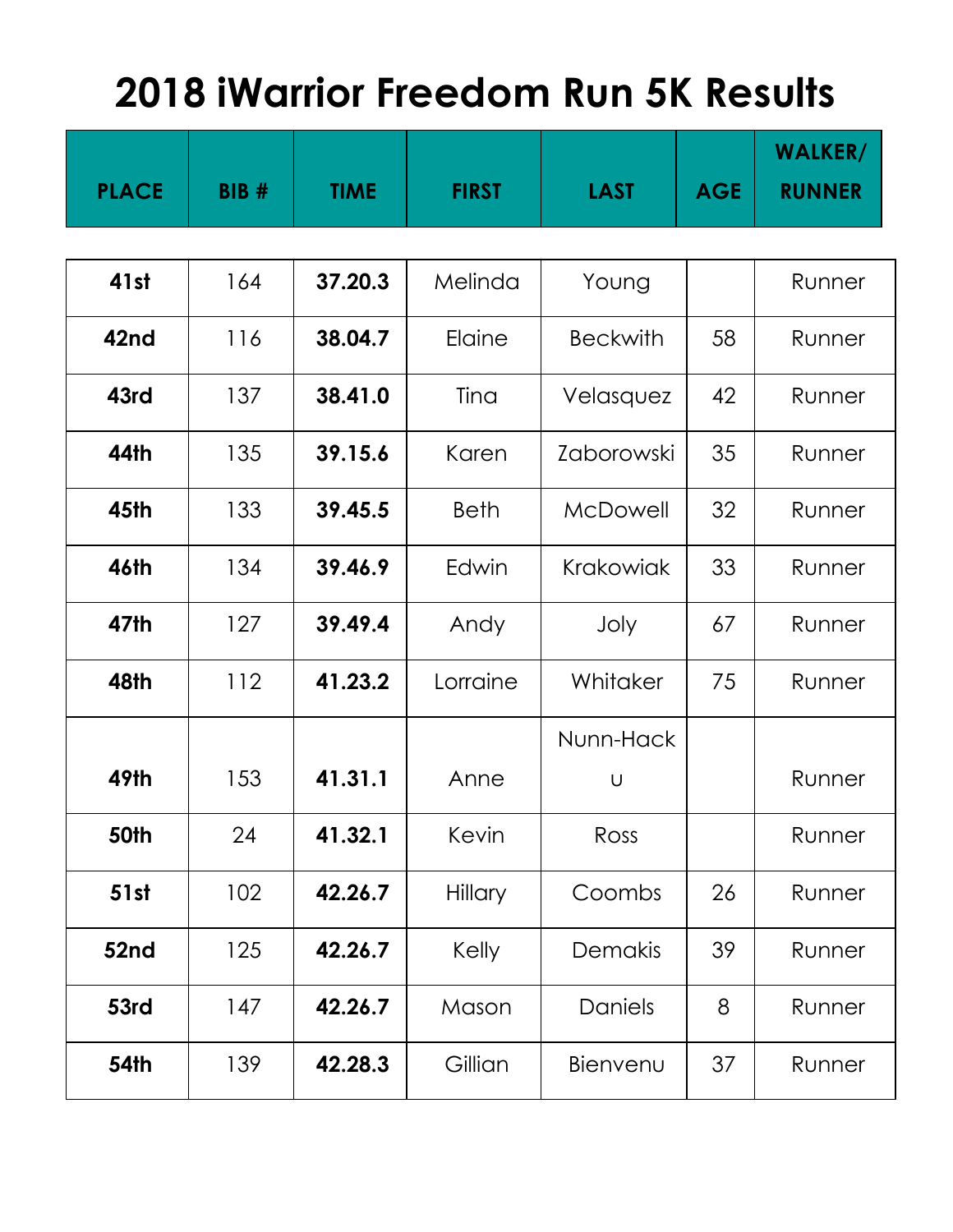|              |             |             |              |             |            | <b>WALKER/</b> |  |  |
|--------------|-------------|-------------|--------------|-------------|------------|----------------|--|--|
| <b>PLACE</b> | <b>BIB#</b> | <b>TIME</b> | <b>FIRST</b> | <b>LAST</b> | <b>AGE</b> | <b>RUNNER</b>  |  |  |
|              |             |             |              |             |            |                |  |  |
| <b>55th</b>  | 149         | 42.47.1     | Tess         | Parmelee    | 11         | Runner         |  |  |
| <b>56th</b>  | 146         | 42.47.1     | David        | Parmelee    | 42         | Runner         |  |  |
| <b>57th</b>  | 113         | 43.00.5     | Tom          | Whitaker    | 76         | Runner         |  |  |
| <b>58th</b>  | 124         | 43.13.5     | Carl         | Smith       |            | Runner         |  |  |
| <b>59th</b>  | 148         | 43.33.0     | Piper        | Daniels     | 5          | Runner         |  |  |
| 60th         | 150         | 43.33.0     | Charles      | Daniels     | 42         | Runner         |  |  |
| 61st         | 12          | 43.50.1     | Anne         | Celia       |            | Runner         |  |  |
| 62nd         | 8           | 48.46.2     | <b>Barry</b> | Slotnick    | 53         | Walker         |  |  |
| 63rd         | 26          | 48.47.4     | Christina    | Fuges       | 48         | Walker         |  |  |
| <b>64th</b>  | 27          | 48.47.4     | Steve        | Fuges       | 50         | Walker         |  |  |
| 65th         | 143         | 51.31.4     | Teresa       | Paternoster | 49         | Walker         |  |  |
| 66th         | 37          | 53.50.1     | Jaime        | Anderson    | 38         | Walker         |  |  |
| 67th         | 38          | 53.50.1     | Elizabeth    | Abram       | 38         | Walker         |  |  |
| <b>68th</b>  | 115         | 54.47.8     | Mel          | Ghirardi    |            | Runner         |  |  |
| 69th         | 120         | 54.48.2     | Allison      | Newcomb     | 28         | Walker         |  |  |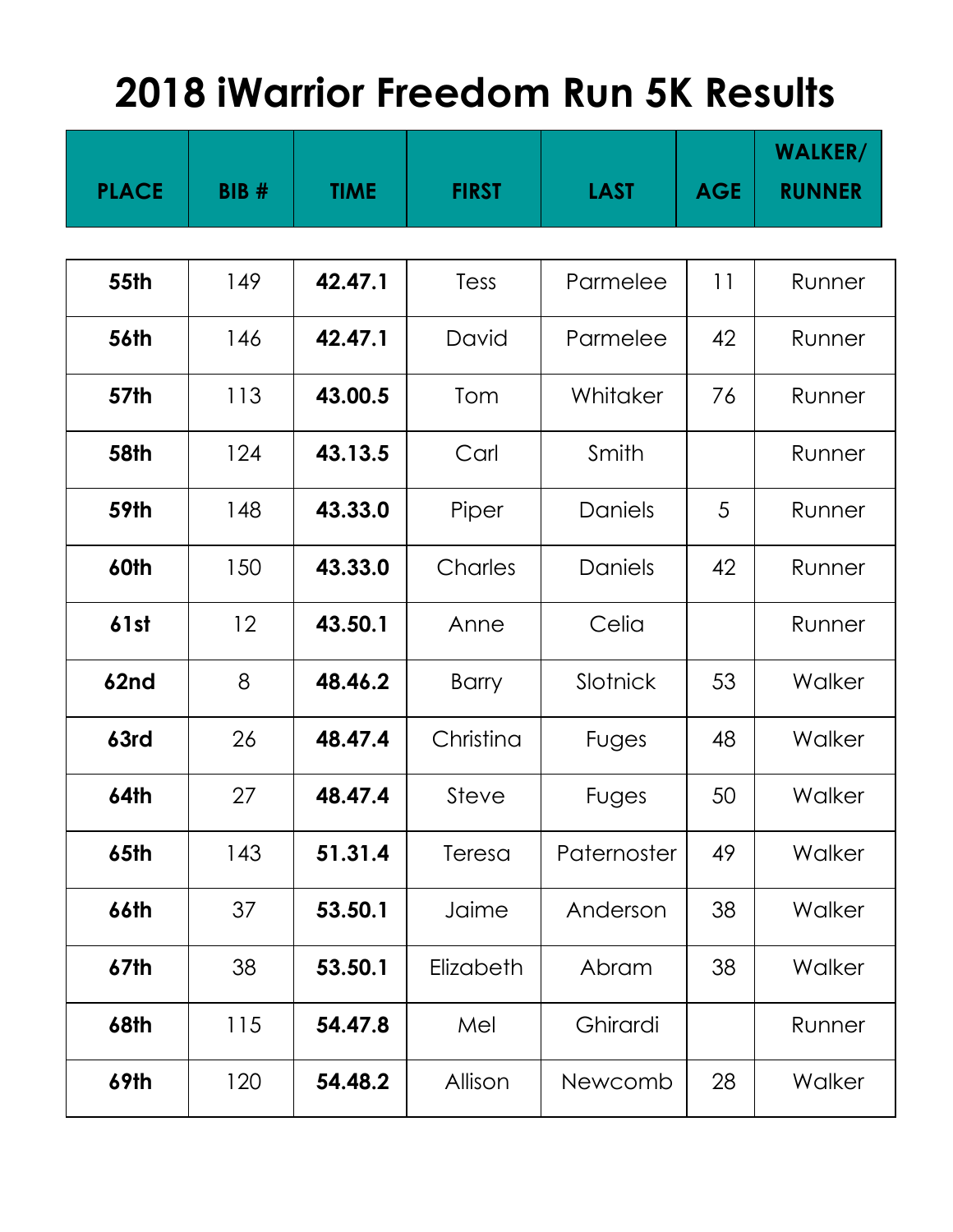|              |             |             |              |                |            | <b>WALKER/</b> |  |  |
|--------------|-------------|-------------|--------------|----------------|------------|----------------|--|--|
| <b>PLACE</b> | <b>BIB#</b> | <b>TIME</b> | <b>FIRST</b> | <b>LAST</b>    | <b>AGE</b> | <b>RUNNER</b>  |  |  |
|              |             |             |              |                |            |                |  |  |
| 70th         | 31          | 55.04.0     | <b>Brian</b> | <b>Bielot</b>  | 50         | Walker         |  |  |
| 71st         | 32          | 55.04.0     | Kathy        | <b>Bielot</b>  | 51         | Walker         |  |  |
| 72nd         | 16          | 55.41.1     | Heather      | DeLuca         | 49         | Walker         |  |  |
| 73rd         | 34          | 55.42.4     | Jill         | <b>Brennan</b> | 50         | Walker         |  |  |
| <b>74th</b>  | 3           | 55.43.1     | Elena        | Mercier        | 24         | Walker         |  |  |
| 75th         | 36          | 59.54.5     | Marty        | Ennis          | 60         | Walker         |  |  |
| <b>76th</b>  | 6           | 60.40.2     | Avery        | Parmelee       | 11         | Walker         |  |  |
| 77th         | 9           | 60.50.1     | <b>Bryn</b>  | Parmelee       | 9          | Walker         |  |  |
| <b>78th</b>  | 1           | 60.53.2     | Amanda       | Wiriya         | 27         | Walker         |  |  |
| 80th         | 11          | 60.53.2     | Courtney     | Parmelee       | 41         | Walker         |  |  |
| <b>81st</b>  | 12          | 60.53.2     | Chris        | Krapf          | 27         | Walker         |  |  |
| 82nd         | 23          | 60.56.4     | Pati         | Hale           | 50         | <b>Walkers</b> |  |  |
| 83rd         | 20          | 60.56.4     | Bill         | Hale           | 49         | <b>Walkers</b> |  |  |
| 84th         | 5           | 61.14.1     | Amy          | Skrzypczak     | 23         | Walker         |  |  |
| <b>85th</b>  | 33          | 61.14.1     | Kylee        | Carbone        | 28         | Walker         |  |  |